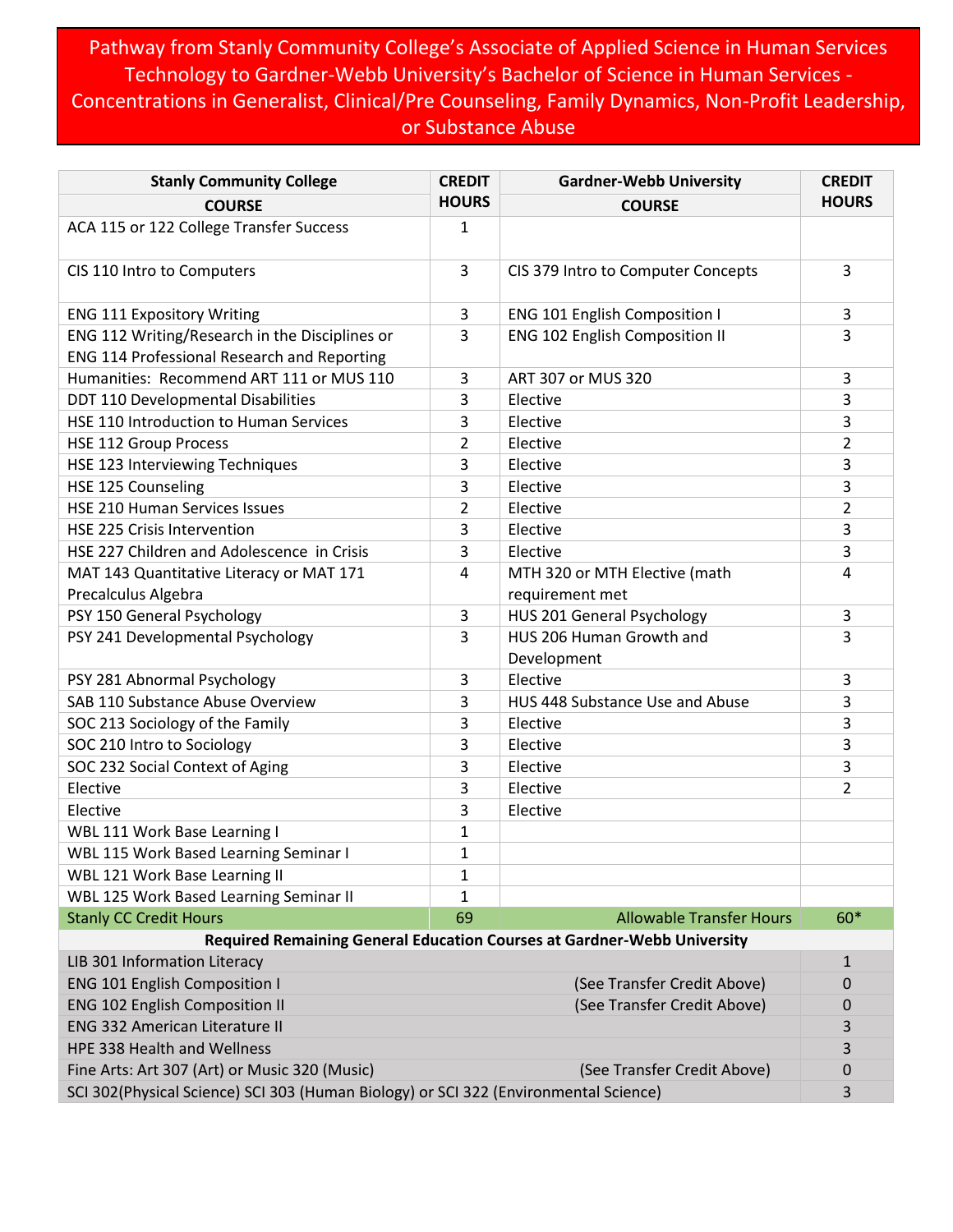| SCI 302(Physical Science) SCI 303 (Human Biology) or SCI 322 (Environmental Science) |                                            | 3 |  |  |
|--------------------------------------------------------------------------------------|--------------------------------------------|---|--|--|
| HIS 319 US 20 <sup>th</sup> Century                                                  |                                            | 3 |  |  |
| SSC 305 Global Understanding or PSC 302 American Government                          | 3                                          |   |  |  |
| REL 300 Old Testament Survey                                                         | 3                                          |   |  |  |
| REL 301 New Testament Survey                                                         | 3                                          |   |  |  |
| MTH 320 Math for the Liberal Arts or MTH Elective                                    | (See Transfer Credit Above)<br>$\mathbf 0$ |   |  |  |
| <b>Required Courses in Human Services</b>                                            |                                            |   |  |  |
| HUS 201 General Psychology                                                           | (See Transfer Credit Above)<br>$\Omega$    |   |  |  |
| HUS 206 Human Growth and Development                                                 | (See Transfer Credit Above)<br>$\mathbf 0$ |   |  |  |
| HUS 300 Ethical Issues in Human Services                                             | 3                                          |   |  |  |
| <b>HUS 302 Group Dynamics</b>                                                        | 3                                          |   |  |  |
| <b>HUS 304 Human Services Profession</b>                                             | 3                                          |   |  |  |
| HUS 311 Diversity and Multicultural Foundations in Human Services                    | 3                                          |   |  |  |
| HUS 404 Case Management and Assessment                                               | 3                                          |   |  |  |
| HUS 411 Applied Psychopathology                                                      | 3                                          |   |  |  |
| HUS 426 Crisis, Trauma, and Intervention Strategy                                    | 3                                          |   |  |  |
| HUS 499 Applications in Human Services                                               | 3                                          |   |  |  |
| <b>Concentration in Generalist (Choose 3 Courses)</b>                                |                                            |   |  |  |
| HUS 320 Introduction to Clinical Practice                                            | 3                                          |   |  |  |
| HUS 374 Psychology of Religion                                                       | 3                                          |   |  |  |
| HUS 399 Community Resource Development                                               | 3                                          |   |  |  |
| HUS 402 Introduction to Counseling                                                   |                                            | 3 |  |  |
| HUS 406 Psychology of Personality                                                    |                                            | 3 |  |  |
| HUS 412 Psychology of Aging                                                          |                                            |   |  |  |
| HUS 413 Understanding Nonprofit Organizations                                        |                                            |   |  |  |
| HUS 416 Leadership in the Helping Profession                                         |                                            |   |  |  |
| <b>HUS 440 Family Dynamics</b>                                                       | 3<br>3                                     |   |  |  |
| HUS 448 Substance Use and Abuse                                                      | (See Transfer Credit Above)<br>$\mathbf 0$ |   |  |  |
| HUS 495 Internship in Human Services                                                 | 3                                          |   |  |  |
| HUS 497 Internship in Human Services                                                 | 3                                          |   |  |  |
| HUS 498 Internship in Human Services                                                 | 3                                          |   |  |  |
| <b>General Elective Hours</b>                                                        | 5                                          |   |  |  |
| Concentration in Clinical / Pre-Counseling                                           |                                            |   |  |  |
| HUS 320 Introduction to Clinical Practice                                            | 3                                          |   |  |  |
| HUS 402 Introduction to Counseling                                                   | 3                                          |   |  |  |
| HUS 406 Psychology of Personality                                                    | 3                                          |   |  |  |
| <b>General Elective Hours</b>                                                        | $\overline{2}$                             |   |  |  |
| <b>Concentration in Family Dynamics</b>                                              |                                            |   |  |  |
| HUS 399 Community Resource Development                                               | 3                                          |   |  |  |
| HUS 412 Psychology of Aging                                                          | 3                                          |   |  |  |
| <b>HUS 440 Family Dynamics</b>                                                       | 3                                          |   |  |  |
| <b>General Elective Hours</b>                                                        | $\overline{2}$                             |   |  |  |
| <b>Concentration in Nonprofit Leadership</b>                                         |                                            |   |  |  |
| HUS 399 Community Resource Development                                               | 3                                          |   |  |  |
| HUS 413 Understanding Nonprofit Organizations                                        | 3                                          |   |  |  |
| HUS 416 Leadership in the Helping Profession                                         | 3                                          |   |  |  |
|                                                                                      |                                            |   |  |  |